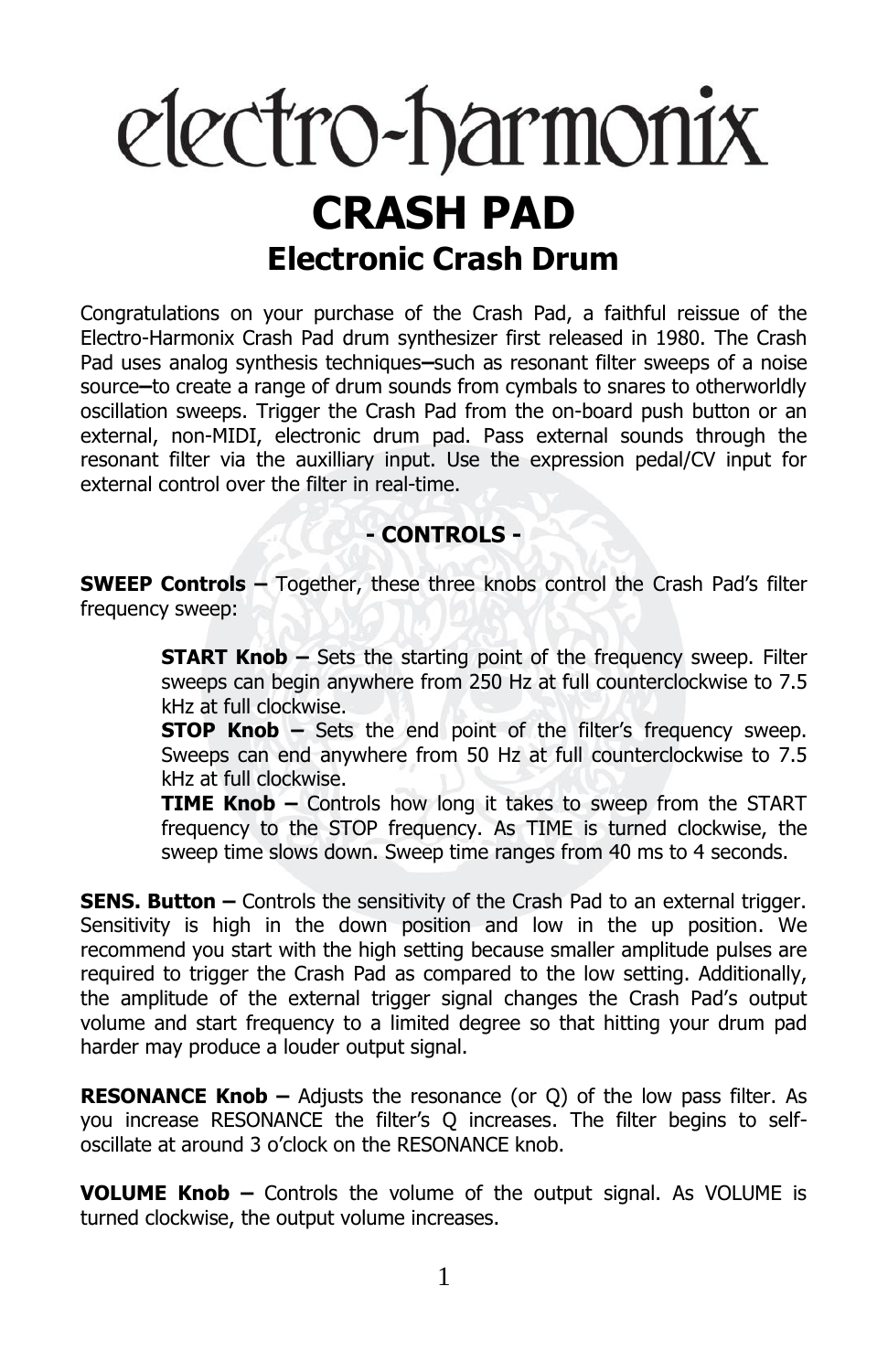**DECAY Knob –** Each time the Crash Pad is triggered, an internal volume envelope is activated. The DECAY knob sets the time it takes for the volume envelope to fade out the triggered sound. With DECAY at full counterclockwise, the envelope produces very fast click-type sounds. Turn up DECAY to maximum to allow the Crash Pad's output to ring out for a lengthy 6 seconds.

**POWER LED –** Lights up when the Crash Pad is powered up.

**TRIG LED –** Briefly lights when the Crash Pad is triggered from either the onboard push button or an external trigger.

**PUSH BUTTON TRIGGER –** The white button at the center of the logo. This push button triggers the Crash Pad. Push this button to create amazing sounds.

**OUTPUT Jack** – This ¼" jack is the audio output from the Crash Pad. The output impedance varies from 100Ω to 25kΩ. Please note: when powering from a battery, inserting a plug into the OUTPUT jack turns on the Crash Pad. Remove the plug from the OUTPUT jack to prolong battery life.

**EXT. TRIG Jack –** This 1/4" jack is the input for an external trigger. The Crash Pad triggers on positive going pulses or clock signals ranging from 3V to 15V or +/- 3V to +/-8V. Nearly all types of gate, clock and trigger signals that fall within this voltage range will trigger the Crash Pad. Some examples of acceptable trigger signals include electronic drum trigger pads, an electronic pulse (as produced by the EHX Clockworks), a clock generator (as produced by the EHX 8 Step), gate signals from synthesizers such as V-Trigger, or sync signals from drum machines. The input impedance is  $2M<sub>\Omega</sub>$ .

**AUX IN Jack –** This ¼" jack is the auxiliary input for an external sound source. The signal present at the AUX IN jack connects to the Crash Pad's resonant filter and then into the Crash Pad's volume envelope. When a plug is inserted into the AUX IN jack the Crash Pad's internal noise source is disconnected from the filter. The input impedance is  $10M<sub>\Omega</sub>$ .

The AUX IN jack allows external instruments and sound sources to be filtered by the Crash Pad, turning it into a useful resonant filter effect in its own right. Use control voltage (CV) or an expression pedal in conjunction with an external sound source to expand the Crash Pad's filter effect even further.

**EXP. PED Jack –** Connect an expression pedal with a TRS plug to this jack to control the filter sweep with your foot. Additionally, the EXP. PED jack can be connected to a CV source using a TS plug; the acceptable control voltage range is 0V to 5V. Some suggested Expression Pedals: EHX Expression Pedal, M-Audio<sup>®</sup> EX-P, Moog<sup>®</sup> EP-2 and EP-3, Roland<sup>®</sup> EV-5 or Boss<sup>®</sup> FV-500L. The polarity of the expression pedal's plug must have SLEEVE connected to the heel position (usually GND), RING connected to the toe position, and the TIP connected to the wiper. Although the nominal expression pedal impedance is  $10kΩ$ , most other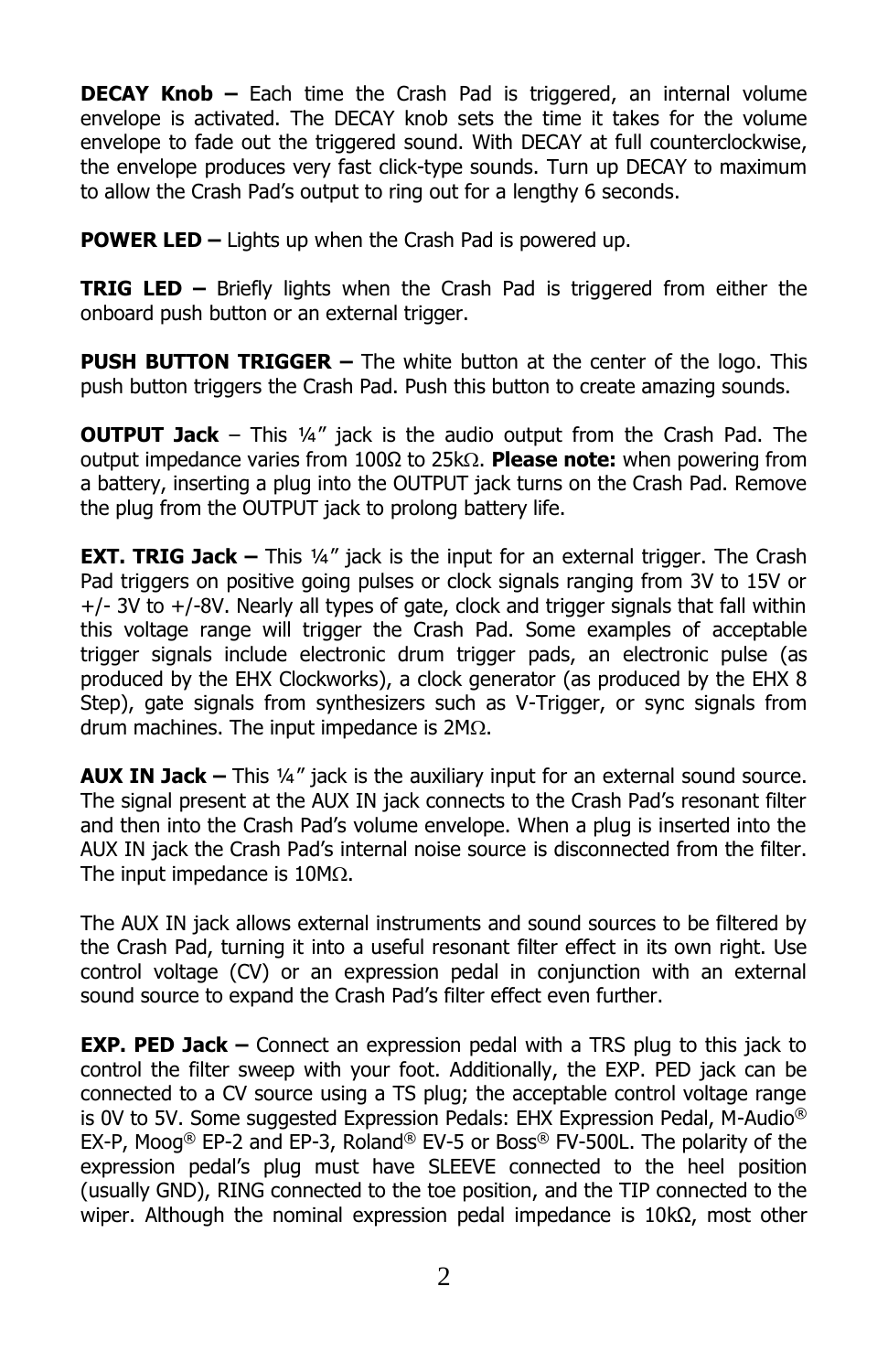values will work fine. Please do not go below 6kΩ on your expression pedal's potentiometer impedance.

**EXPRESSION PEDAL FIXED VOLUME DIP Switch –** Inside the Crash Pad is a DIP switch labeled S3, EXP FIXED VOLUME; it is located just above the OUTPUT jack. When the DIP switch is set to the ON position (towards the edge of the unit) and a plug is inserted into the EXP. PED jack, the Crash Pad's volume envelope is disabled, allowing the Crash Pad to continuously send the output of its filter to the OUTPUT jack. This setting lets you use the Crash Pad's filter without providing a trigger signal. Please note: the DECAY knob is inactive when the DIP switch is set to ON. S3 is set by default at the factory to the OFF position (towards the center of the unit). In the OFF position, a trigger action is required to use the Crash Pad. The fixed volume setting is only available when a plug is inserted into the EXP. PED jack and S3 is set to ON.

**9V Power Jack** – Although the Crash Pad accepts 9V Batteries, EHX supplies your Crash Pad with an Electro-Harmonix 9.6DC-200BI power supply. Plug the output of the AC adapter into the 9V power jack located at the top of the Crash Pad. The Crash Pad draws 22mA at 9VDC with a center negative plug. Please do not exceed 10VDC on the Crash Pad's power jack.

## **- REMOVING BOTTOM COVER - CHANGING THE BATTERY -**

To replace the 9V battery or change the setting of S3, remove the 4 screws on the bottom of the Crash Pad. Once the screws are removed, take off the bottom plate. While the bottom plate is off you risk damaging a component. Please do not touch the circuit board, except to change the setting for S3, the EXP FIXED VOLUME switch.

### **- WARRANTY INFORMATION -**

Please register online at http://www.ehx.com/product-registration or complete and return the enclosed warranty card within 10 days of purchase. Electro-Harmonix will repair or replace, at its discretion, a product that fails to operate due to defects in materials or workmanship for a period of one year from date of purchase. This applies only to original purchasers who have bought their product from an authorized Electro-Harmonix retailer. Repaired or replaced units will then be warranted for the unexpired portion of the original warranty term.

If you should need to return your unit for service within the warranty period, please contact the appropriate office listed below. Customers outside the regions listed below, please contact EHX Customer Service for information on warranty repairs at info@ehx.com or +1-718-937-8300. USA and Canadian customers: please obtain a **Return Authorization Number** (RA#) from EHX Customer Service before returning your product. Include with your returned unit: a written description of the problem as well as your name, address, telephone number, e-mail address, and RA#; and a copy of your receipt clearly showing the purchase date.